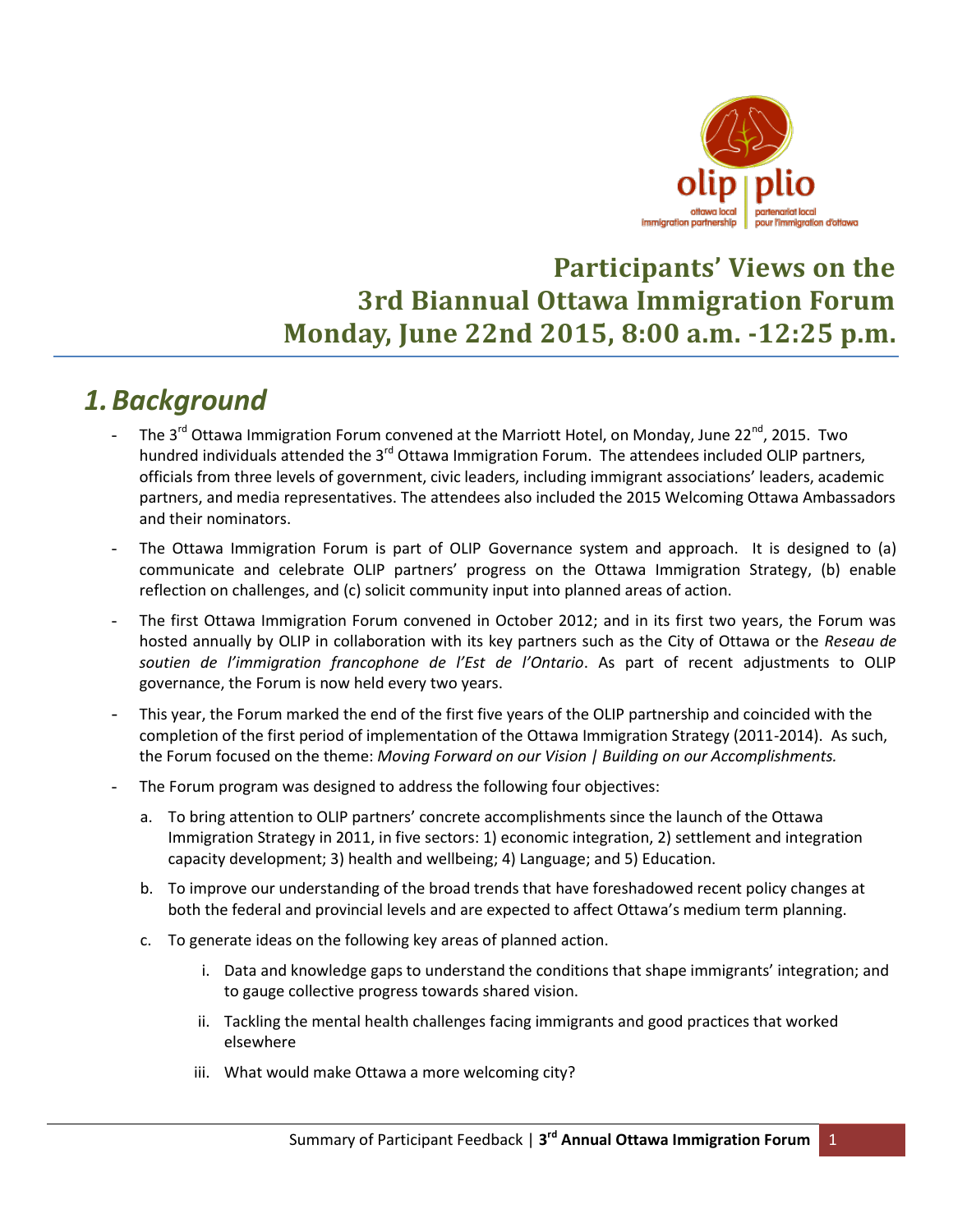- d. To recognize and celebrate the 2015 WOW Ambassadors, Ottawa citizens who have exemplified Ottawa's welcoming spirit. The WOW Ambassadors are nominated by immigrants in Ottawa to receive community-wide recognition for their genuine respect and hospitality to newcomers to the city.
- Forum attendees were asked to provide their evaluative feedback on the Forum, its program components, speakers, and quality and effectives of its content and delivery. This report summarizes participants' feedback.

### *About the 3rd Ottawa Immigration Forum Feedback Forum /Survey*

All Forum attendees – with the exception of the planning team and Forum speakers - received a Forum evaluation form, both at the Forum and by email after the Forum to ensure that those who did not complete the form on location have the opportunity to offer their views. 171 individuals were invited to provide their feedback. Of these, 71 (60 English and 11 French) participants responded, representing a 42 percent response rate. The Forum feedback form consisted of the following three simple questions:

*1. Please rate your level of satisfaction with each of the following components of the Forum:*  quality and effectiveness of Forum communications and information; registration process; keynote speakers; participant discussion segments; interactive engagement activity in networking period on how to make Ottawa more welcoming; Networking Opportunities; and Overall Experience.

Participants were given the following 5-point scale to rate their level of satisfaction: perfectly satisfied; very satisfied; somewhat satisfied; somewhat dissatisfied; and very dissatisfied*.*

- *2. What did you find most valuable about the Forum?*
- *3. What suggestions would you have for the improvement of next Ottawa Immigration Forum?*

# *2.Participants' Satisfaction with Forum Components*

Forum participants were asked to grade key aspects of the Forum, along a 5 point rating scale of satisfaction / dissatisfaction. The following paragraphs summarize participants' ratings on each component.

#### *a. Quality of Pre-Forum Communication*

Survey respondents expressed a very high level of satisfaction with Forum communication and registration: Eighty six per cent (86%) of respondents were either perfectly satisfied or very satisfied. Eleven per cent (11%) were somewhat satisfied.

#### *b. Registration process*

Ninety nine per cent (99%) of respondents were either very satisfied or perfectly satisfied with the registration process. One respondent expressed dissatisfaction with receiving too many registration email reminders about the Forum.

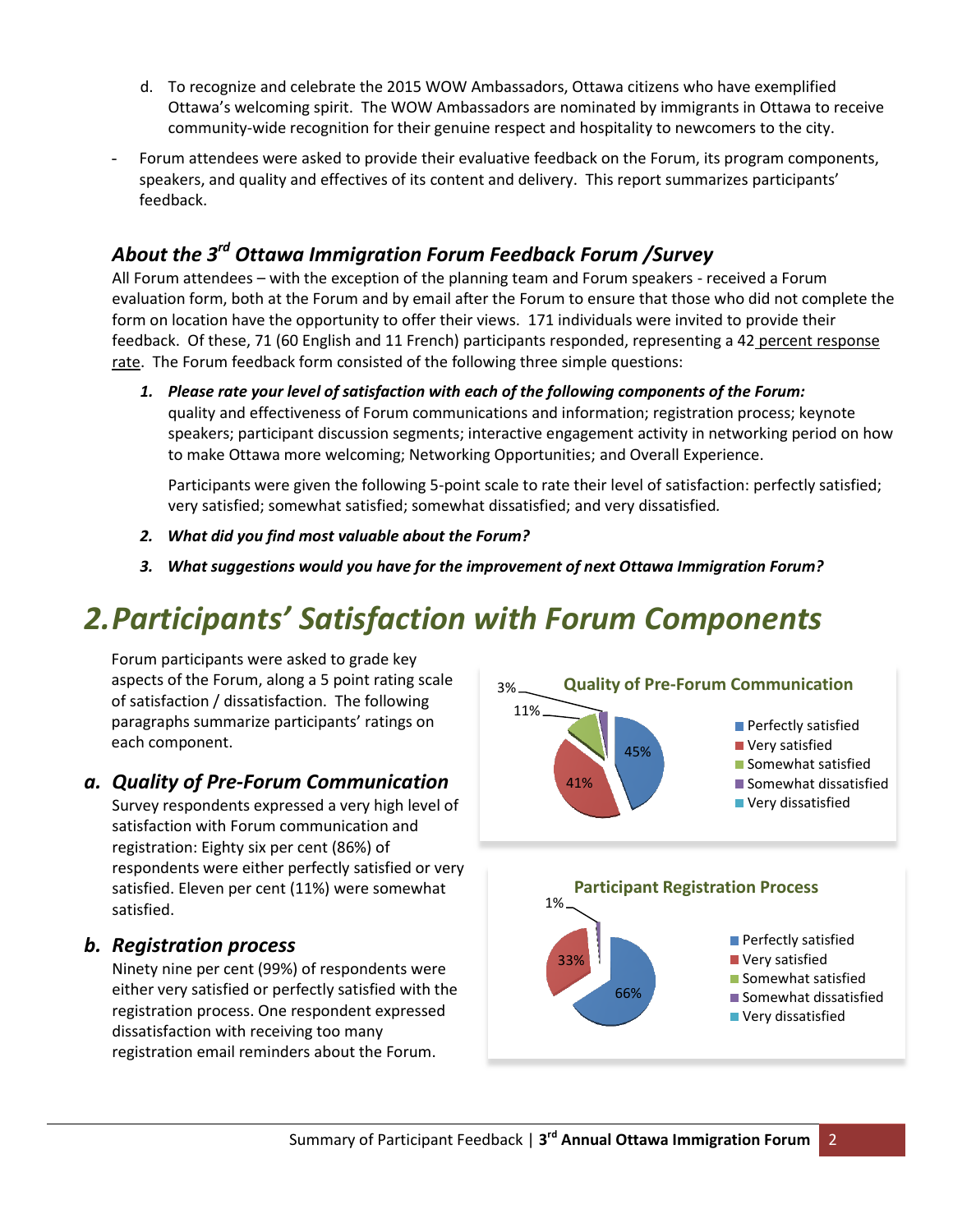#### *c. Forum Speakers*

Overall, survey respondents were highly satisfied with the Forum speakers. Eighty three per cent (83%) of the respondents were either perfectly satisfied or very satisfied. Most respondents found the presentations by Dr. Micheal Haan, Associate Professor at the Western University and Dr. Branka Agic, Manager of Health Equity Centre for Addiction and Mental Health (CAMH) excellent and very beneficial.

Participants most appreciated the longitudinal data on immigration (IMDB), presented by Dr. Haan. Data on Ottawa's capacity to attract immigrants both from abroad and from other Canadian cities and how it compares to that of similar-sized cities, such as Hamilton, London, Edmonton, Winnipeg, and Calgary was seen as very practical and relevant to informing local planning.



Participants' appreciation for this segment

of the Forum is further reflected by their responses to the survey question asking for suggestions for improvements in future Ottawa Immigration Forums. Here is what they said with regards to presentations that inform or report on action:

- Allocate more time to presentations that inform action and planning, and less on policy presentations.
- Profile OLIP partners' initiatives and accomplishments in more detail.
- Schedule 'knowledge on action' speakers early on in the Forum program. Some participants felt key presentations were left too late in the program and some participants who left the forum early missed out on important information.
- Incorporate a series of topical panel discussions each involving few experts to explore defined issues and to interact with Forum attendees in longer Q&A sessions.

#### *d. Participant discussion segments*

A key objective of the Forum was to generate ideas that will inform OLIP partners' continued planning. Participants were asked to discuss two broad questions:

- 1) W*hat do you think are the most important things Ottawa should focus on to make our City more welcoming to immigrants?*
- 2) *Where do you think we can achieve the most progress if we act together*?



Sixty eight per cent (68%) of survey

respondents found the small group discussions very effective, with almost equal split in the proportion expressing *perfect* satisfaction and those reporting that they were *very* satisfied. Twenty six per cent (26%) were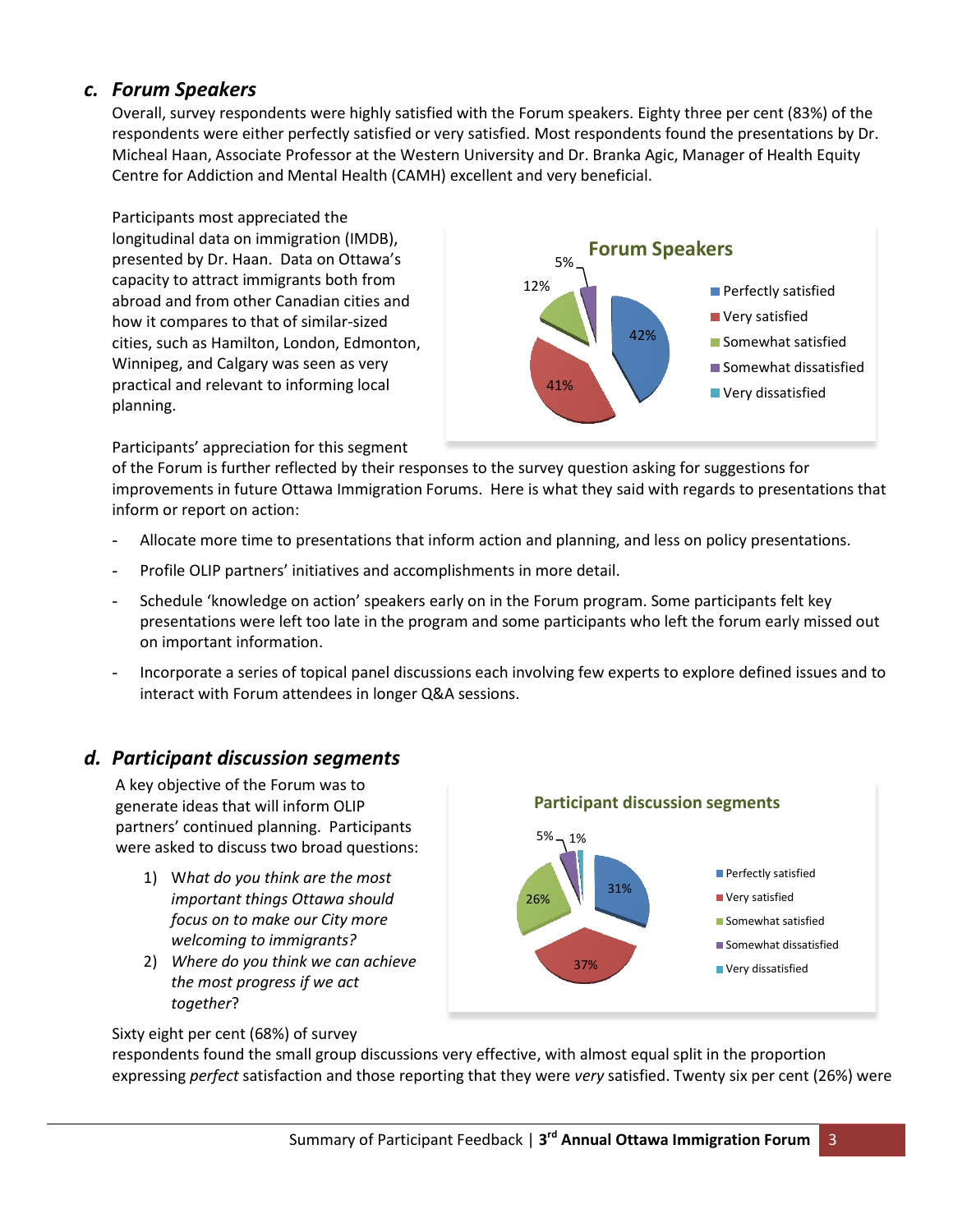somewhat satisfied. Notably, six per cent (6%) of the respondents were either somewhat dissatisfied or very dissatisfied. Suggestions for improving future participant discussions at the Ottawa Immigration Forum include:

- Allocate more time for small group discussions and less on presentations.
- Include segments in which immigrants voice their opinions.
- Organize smaller discussion groups to brainstorm ideas.

#### *e. Interactive Engagement on how to make Ottawa more welcoming*

The City of Ottawa conducted a bilingual brainstorming activity during the networking period of the Forum to gather ideas on what would make Ottawa a more welcoming city for immigrants. Over seventy five per cent (75%) indicated high levels of satisfaction with the interactive engagement. The five per cent (5%) that expressed dissatisfaction did not provide a reason for their discontent.

#### *f. Networking opportunities*

Overall, survey respondents expressed a high level

of appreciation for the opportunity the Forum creates for community partners to come together and share ideas and insights on how to systematically remove barriers that delay immigrants' integration in the Ottawa community. Eighty six per cent (86%) were either perfectly satisfied or very satisfied. Twenty nine percent (29%) were somewhat satisfied while five per cent (5%) indicated some level of dissatisfaction.

Suggestions for improving future networking opportunities include:

- Build in more time for participants to network with speakers and other community partners
- Allow more time for dialogue sessions and Q & A segment.





- Select appropriate background music during the networking segment. Several participants expressed difficulty in hearing each other with the drumming music in the background.

#### *g. Overall Experience*

Participants' ratings of their overall experience at the 3<sup>rd</sup> Ottawa Immigration Forum was indicated high levels of satisfaction with the Forum with thirty per cent (30%) rating the Forum experience as perfectly satisfied while fifty one per cent (51%) indicated very perfectly satisfied. Respondents felt the wealth of resources and intellectual capital brought together at the Forum (i.e. Keynote speakers and participants) was invaluable for future partnerships and the participants continued efforts in strengthening community capacity to

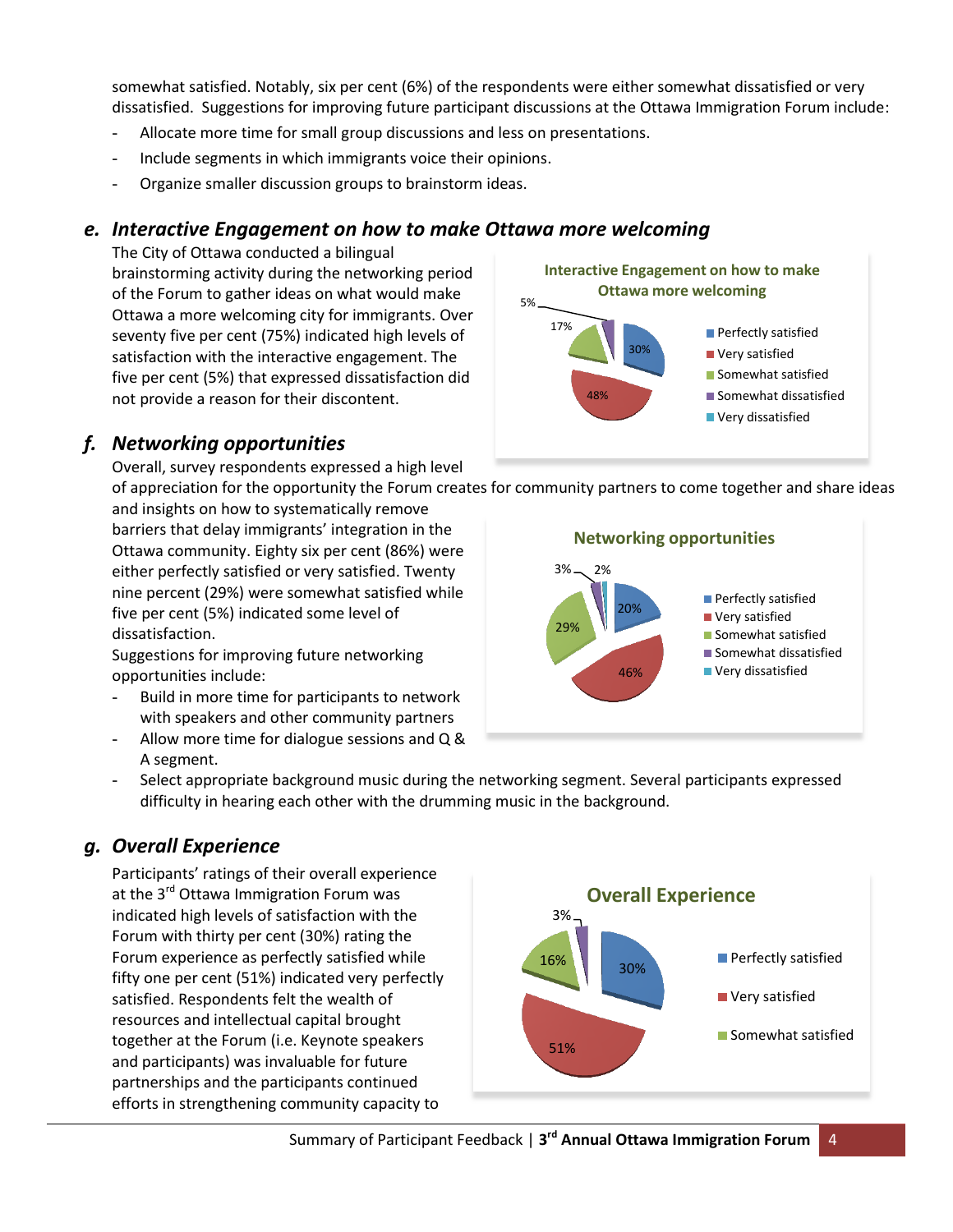attract and integrate immigrants. Areas that were viewed somewhat less positively included the compressed Forum program and the limited networking time (16% "somewhat satisfied", 3% "somewhat dissatisfied").

Suggestions for improving the overall Forum experience include:

- Plan for a full day Forum and incorporate time for a series of panel discussions on different topics, small group discussions and interaction with experts.
- Include more participant-driven content and less presentations with a break out format divided by topics.

## *3.What did Participants Find Most Valuable about the Forum?*

Participants were asked to express what they found most valuable about the Forum. Their responses are summarised (similar feedback were regrouped) below:

- Most participants thought the Forum was well organized and expressed appreciation for its significance as a platform where community partners can convene to exchange ideas on how to make Ottawa increasingly more welcoming city.
- The presence of the three levels of government i.e. Federal (Citizenship and Immigration Canada- CIC), Provincial (Ministry of Citizenship, Immigration and International Trade- MCIIT) and Municipal (City of Ottawa) signified to many participants a strong commitment of our governments on immigration and community integration.
- The Forum provided an excellent opportunity for community partners to continue building a shared vision that brings together ideas and interests.
- Networking accros sectors at the forum was considered both enjoyable and useful in that it presented opportunities for future partnerships.
- Presentation on the "Trends and Policies Affecting Ottawa's Progress" by Corinne St. Amand including the statistics on the immigration trends and the comparative analysis across the cities and provinces; and insights to the future direction of immigration were considered very beneficial.
- The intellectual capital present at the Forum and the opportunity to exchange knowledge and great ideas during small group discussions and Q & A sessions.
- Recognition of good work in Ottawa and economic value immigrants add to communities and province (Ontario).
- Highlights of the 2015 Welcoming Ottawa Week (WOW), its importance in bringing all Ottawans to convey a genuine welcome to newcomers.
- The opportunity to meet and network with 2015 WOW Ambassadors and the chance to view the "Faces and Stories of a Welcoming City" exhibit.
- The enthusiasm of community partners at the Forum in working towards a shared goal in order to create a welcoming city for immigrants.
- Learning about the extent of immigrants' challenges, what resources and supports are currently available and the viable plans presently underway to respond to these challenges.
- Many participants reported that they appreciated the high calibre of speakers on different aspects of immigration and the opportunity to network with the speakers. Participants felt the topics covered were very relevant and on par with the current immigration trends.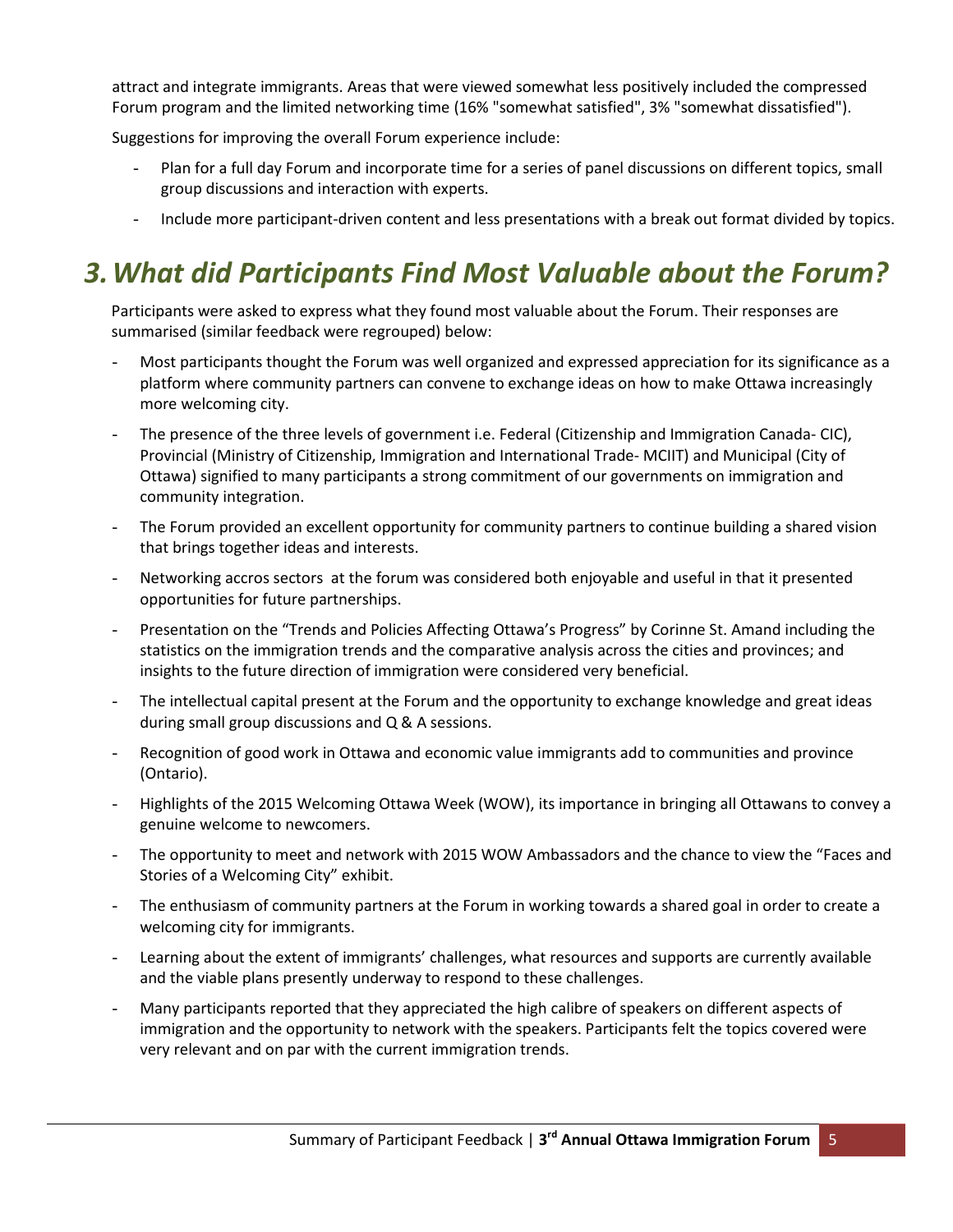- Participants expressed a very high level of satisfaction with the longitudinal data on immigration presented by Dr. Haan including trends specific to Ottawa; and how Ottawa compares to similar-sized cities such as Hamilton, Calgary, London, Edmonton and Winnipeg; and future research and data collection directions.
- Participants also expressed appreciation for the presentation on mental health challenges among immigrants and refugees by Dr. Branka Agic. Participants felt the presentation was practical and relevant; and provided a good understanding of where collective impact could be made.

## *4.Participants' Suggestions for Improvement*

Participants were asked to provide suggestions for improving future Forums based on their experience at the 2015 Forum. Participants' responses are summarized below:

- Promote the Forum to include a wider audience.
	- $\circ$  Engage more politicians and business communities to participate in the Forum, and solicit their input on how to remove barriers to allow new Canadians to succeed and prosper.
	- $\circ$  Invite representatives of non-conventional networks such as bankers, hairdressers and faith leaders to offer their perspectives.
- Provide speakers' PowerPoint presentations in both English and French in the Forum packages.
- Engage newcomers to offer their perspectives on barriers to integration; share their integration experience; and solicit their opinions on what needs to be improved.
- Allocate more time for small group discussions and less on presentations. Related to this suggestion, several participants indicated that they would like to see a full day Forum in order to have time for a series of panel discussions on different topics, small group discussions and interaction with experts. Participants would also like to see more participant-driven content with a break out format divided by topics.
- Provide more detailed description of OLIP partners' initiatives and their specific impacts. A number of respondents indicated that OLIP partners' accomplishments were not articulated strongly. In this regard, participants also suggested including in the Forum program discussion on present and future initiatives and soliciting feedback.
- Engage Chairs from OLIP's five sector tables in reporting on sectoral initiatives at the Forum. This would give participants the opportunity to network directly with the Chairs.
- Keep Forum content as practical as possible with a good mix of theory and front line, take action ideas.
- Incorporate more interaction with government speakers and generate discussion on how to fight poverty among immigrants and the reality of violence against immigrant women.
- Bring awareness to some of OLIP's challenges in their effort to build cross-sectoral solutions, that way participants can brainstorm together ways to mitigate these challenges.
- A number of participants offered suggestions for OLIP's work beyond the Forum. These include the following:
	- $\circ$  Create opportunities for volunteers to take an active part in assisting new immigrants and provide volunteers with access to existing support infrastructures;
	- $\circ$  Tap into the tremendous goodwill of ethnic minority communities in Ottawa and facilitate their direct involvement in welcoming new immigrants;